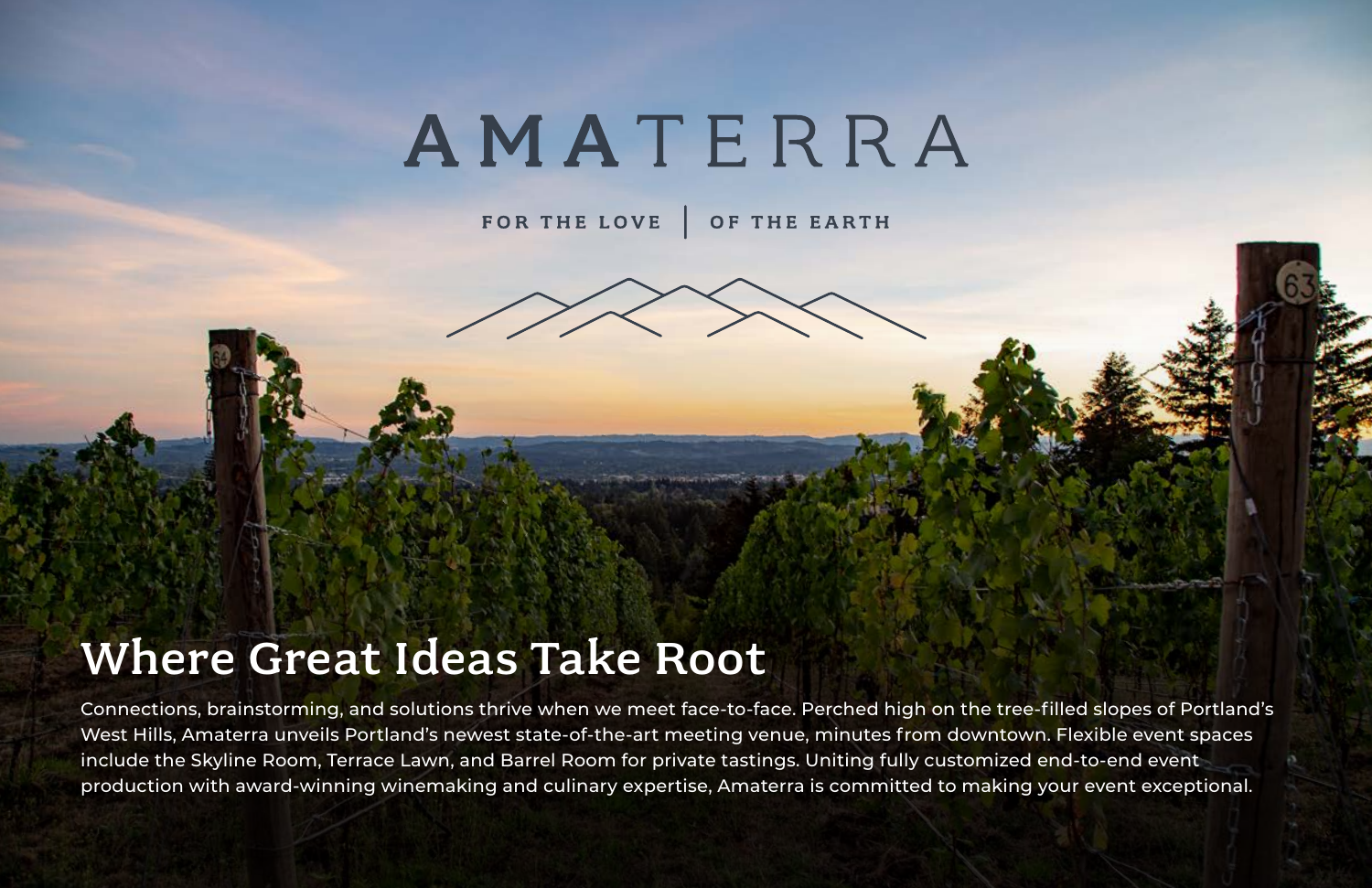### **SKYLINE ROOM:**

Boasting towering windows, an expansive deck, outdoor lounge areas, and fireplaces, the Skyline Room is an ideal venue for conferences, exhibits, and galas yearround.

### **Event space capacity:**

- Theater Seating: 200
- Dinner Reception: 200
- Reception-style: 300

## **THE TERRACE LAWN:**

Sweeping views make the over 7,000-square-foot Terrace lawn a favorite for team building, exhibit space, and breakouts. A tumbling waterfall sets the tone for cocktail parties, live music, and dining overlooking the valley lights.

### **Event space capacity:**

- Theater Seating: 200
- Dinner Reception: 200
- Reception-style: 300

### **THE BARREL ROOM:**

Located just off the Terrace lawn, the Barrel Room is an active part of our winemaking process. The French and American oak barrels lining its walls provide the ideal atmosphere for smaller meetings. With two restrooms and its own catering kitchen, it is also popular for private wine tastings and dinners.

Take in the commanding views from all event spaces, each of which can be divided into east and west to perfectly accommodate the size and needs of your event.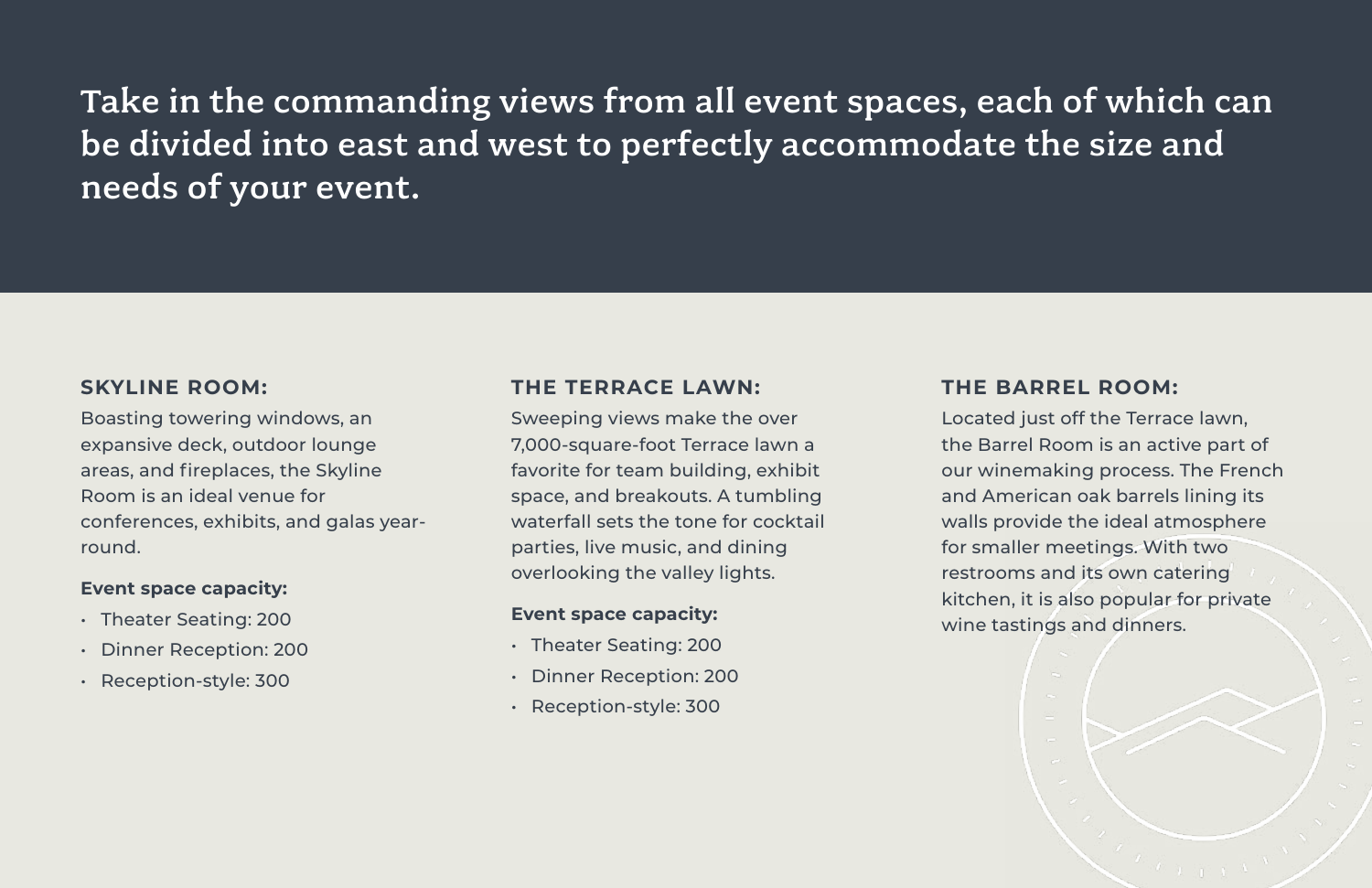

## **AUDIOVISUAL:**

Amaterra is equipped with state-of-the-art projection and audio capacity. In addition, Rose City Sound is Amaterra's in-house provider for comprehensive audiovisual and technical services, including:

• Consultation and preproduction design • Full line of theatrical and stage lighting • Professional and experienced on-site staff • Computer data projection • Live multi-camera switching • Digital audio capture/CD recording • Multi-image presentation and highlight video capture and editing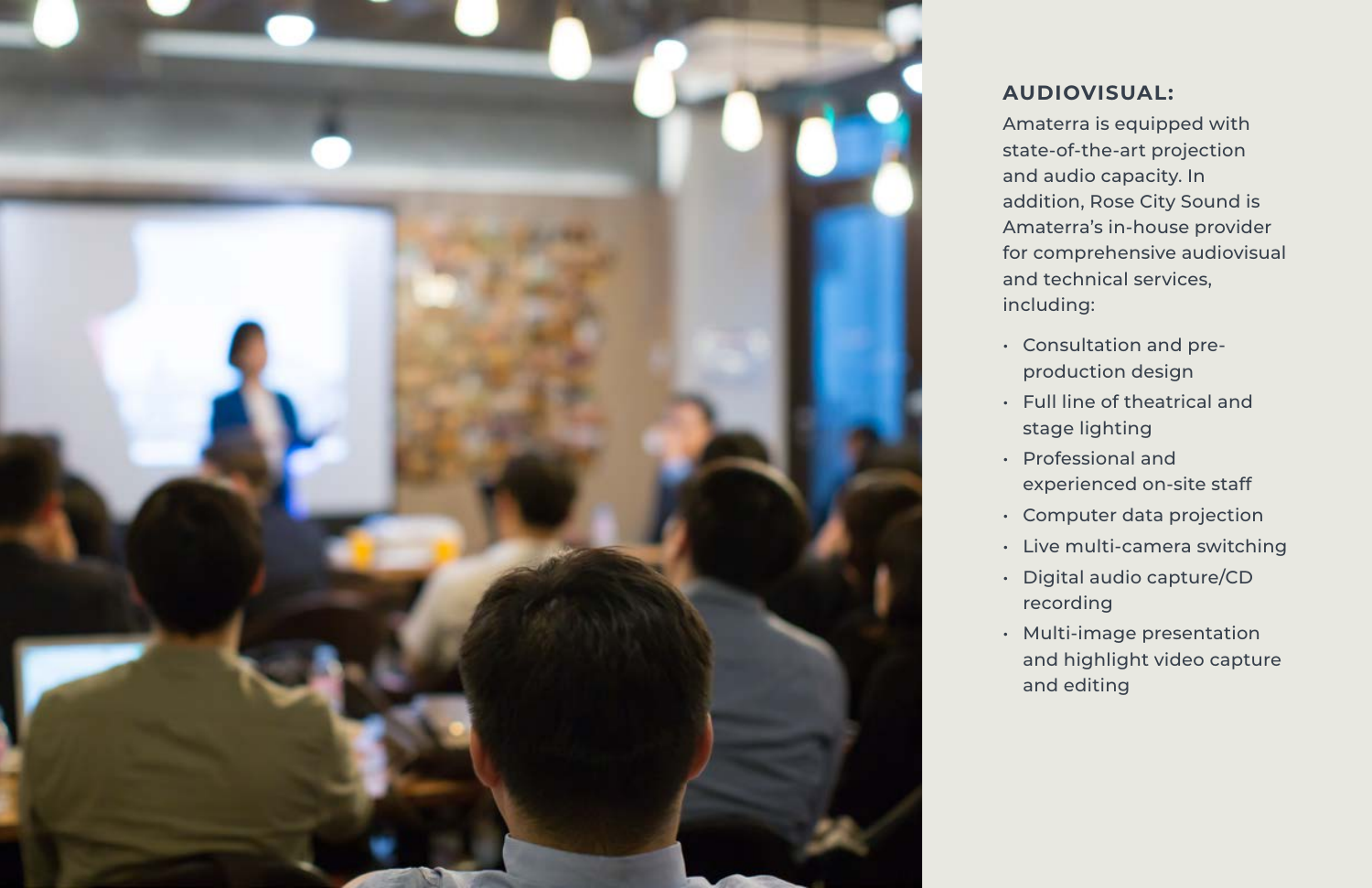## Catering: Nourish the Creative Edge

Amaterra is built on a foundation of food and beverage excellence. Executive Chef Jami Flatt partners with clients to create menus that celebrate the Pacific Northwest's bounty while reflecting your guests' tastes and preferences. All food and beverages must be provided by Amaterra unless otherwise arranged with our private events team.





## Bar and Alcohol Services

As you enjoy having your event among vineyards, we will tailor a custom selection of our award-winning wines for your guests. Additionally, Amaterra offers a full bar service featuring beer, wine, and cocktails. Events feature our estate-grown Amaterra and 51Weeks Winemaking wines and a selection of local Oregon microbrews. Our fun and knowledgeable staff will host the bar with your personalized wine and beer selections as well as signature drinks.